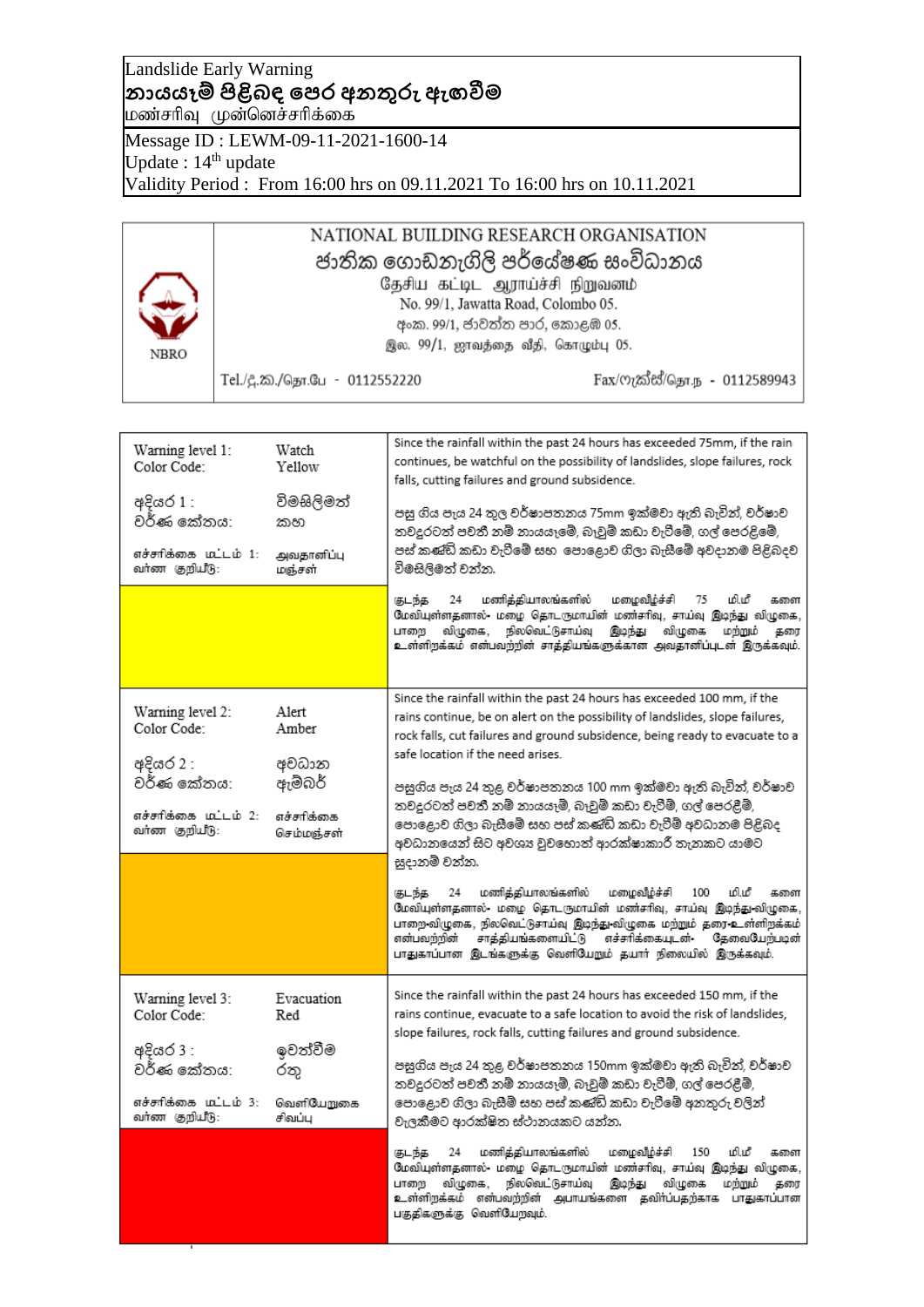| <b>Locations for Potential Risk</b><br>නායයෑමේ අවදානම පැවතිය හැකි පුදේශ<br>கனதியான அபாயமுள்ள இடங்கள் |                                                                                                                                                                                                                        |                                                                                                                            |                      |
|------------------------------------------------------------------------------------------------------|------------------------------------------------------------------------------------------------------------------------------------------------------------------------------------------------------------------------|----------------------------------------------------------------------------------------------------------------------------|----------------------|
| <b>District</b>                                                                                      | <b>Level 1 (Yellow)</b>                                                                                                                                                                                                | <b>Level 2 (Amber)</b>                                                                                                     | <b>Level 3 (Red)</b> |
| Badulla                                                                                              | Ella and<br>Passara<br>Divisional Secretariat<br>Division(s) $(DSD)$ and<br>surrounding areas.                                                                                                                         |                                                                                                                            |                      |
| Colombo                                                                                              | Seethawaka and<br>Padukka<br>Divisional Secretariat<br>Division(s) (DSD) and<br>surrounding areas.                                                                                                                     |                                                                                                                            |                      |
| Galle                                                                                                | Yakkalamulla,<br>Neluwa,<br>Akmeemana,<br>Nagoda and<br><b>Galle Four Gravets</b><br>Divisional Secretariat<br>Division(s) (DSD) and<br>surrounding areas.                                                             | Elpitiya and<br>Baddegama<br><b>Divisional Secretariat</b><br>Division(s) (DSD) and<br>surrounding areas.                  |                      |
| Kalutara                                                                                             | Ingiriya,<br>Walallawita,<br>Dodangoda and<br>Horana<br>Divisional Secretariat<br>Division(s) $(DSD)$ and                                                                                                              | Bulathsinhala,<br>Palindanuwara,<br>Agalawatta and<br>Mathugama<br>Divisional Secretariat<br>Division(s) $(DSD)$ and       |                      |
| Kandy                                                                                                | surrounding areas.<br>Yatinuwara,<br>Udunuwara,<br>Doluwa,<br>Harispattuwa,<br>Gangawata Korale,<br>Pasbage Korale and<br>Udapalatha<br><b>Divisional Secretariat</b><br>Division(s) $(DSD)$ and<br>surrounding areas. | surrounding areas.<br>Ganga Ihala Korale<br><b>Divisional Secretariat</b><br>Division(s) $(DSD)$ and<br>surrounding areas. |                      |
| Kegalle                                                                                              | Deraniyagala,<br>Ruwanwella,<br>Warakapola,<br>Galigamuwa and<br>Yatiyanthota<br><b>Divisional Secretariat</b><br>Division(s) $(DSD)$ and<br>surrounding areas.                                                        | Aranayaka,<br>Bulathkohupitiya,<br>Mawanella,<br>Rambukkana,<br>Dehiowita and<br>Kegalle<br><b>Divisional Secretariat</b>  |                      |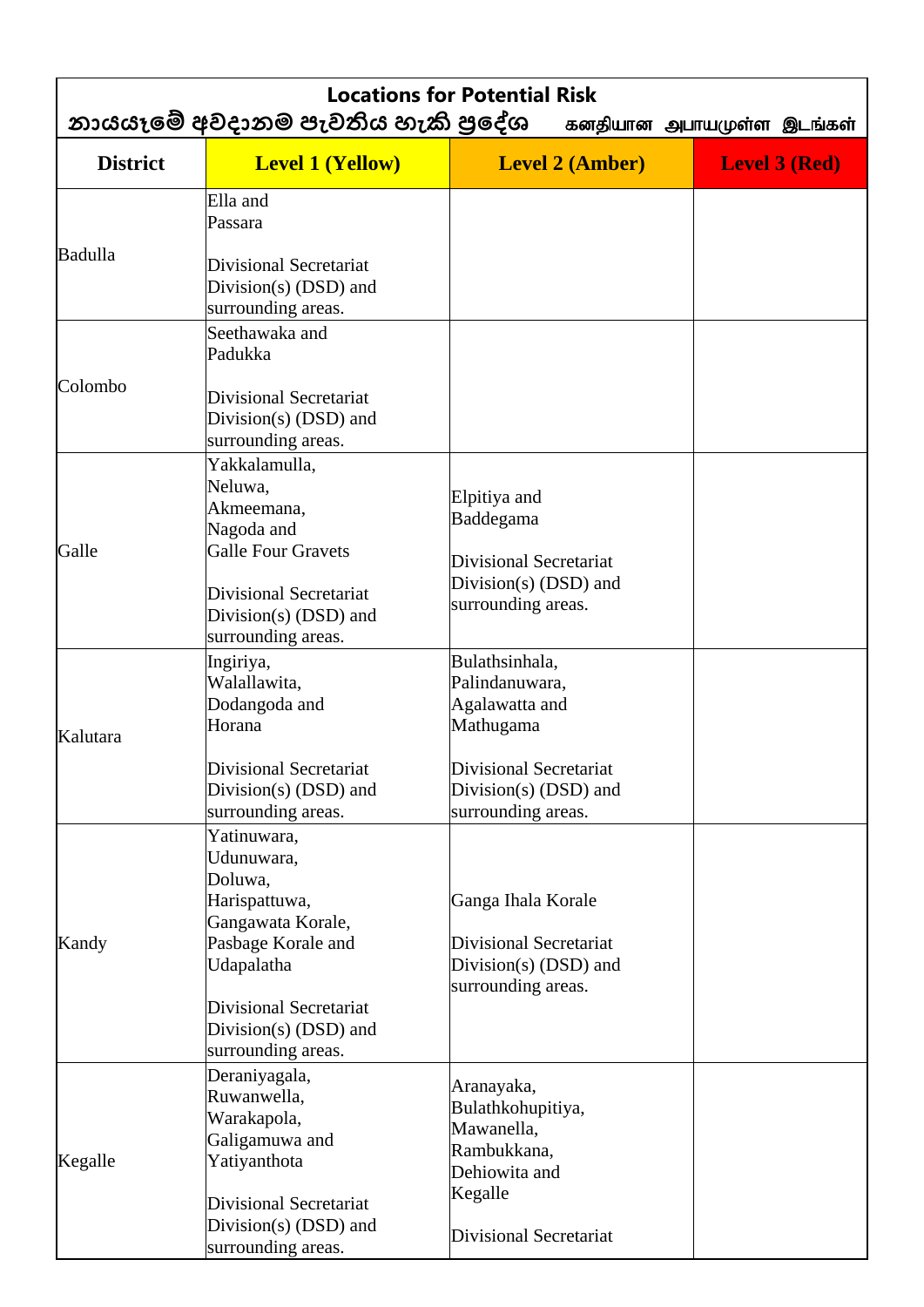|              |                                                                                                                                       | Division(s) $(DSD)$ and                                                                                                        |  |
|--------------|---------------------------------------------------------------------------------------------------------------------------------------|--------------------------------------------------------------------------------------------------------------------------------|--|
|              |                                                                                                                                       | surrounding areas.                                                                                                             |  |
|              | Rideegama,<br>Mawathagama and<br>Mallawapitiya                                                                                        | Narammala                                                                                                                      |  |
| Kurunegala   | <b>Divisional Secretariat</b><br>Division(s) (DSD) and<br>surrounding areas.                                                          | Divisional Secretariat<br>Division(s) (DSD) and<br>surrounding areas.                                                          |  |
| Matale       | Rattota and<br>Ukuwela<br><b>Divisional Secretariat</b><br>Division(s) $(DSD)$ and<br>surrounding areas.                              |                                                                                                                                |  |
| Nuwara Eliya | Walapane,<br>Hanguranketha,<br>Ambagamuwa and<br>Kotmale<br>Divisional Secretariat<br>Division(s) (DSD) and<br>surrounding areas.     |                                                                                                                                |  |
| Ratnapura    | Kuruwita,<br>Nivithigala,<br>Elapatha and<br>Kiriella<br><b>Divisional Secretariat</b><br>Division(s) (DSD) and<br>surrounding areas. | Ayagama,<br>Ratnapura,<br>Kalawana and<br>Eheliyagoda<br>Divisional Secretariat<br>Division(s) (DSD) and<br>surrounding areas. |  |

Note: ↑shifted one level up, ↑↑shifted two levels up, ↓shifted one level down, ↓↓shifted two levels down. \*newly added with the last update

Special Note: These warning levels are issued based on the cumulative rainfall received to respective areas and given weather forecast by meteorological department of Sri Lanka

## **Areas and places which need special attention**

All mountainous areas, manmade cut slopes and roads within the relevant DS divisions

|අදාල පුාදේශීය ලේකම් කොට්ඨාශ තුල පිහිටි කඳුකර බෑවුම් හා ඒ ආශිත පුදේශ තුල පිහිටි නිර්මිත

பிரதேச செயலக பிரிவினுள்ளான சகல மலைப்பாங்கான பகுதிகள் மற்றும் வெட்டப்பட்ட நிலச் சாய்வகள்

**Specially:** All the landslide susceptible areas previously identified by NBRO.

<mark>විශේෂ:</mark> ජාතික ගොඩනැගිලි පර්යේෂණ සංවිධානය විසින් නායයෑමේ අවදානමක් ඇති ලෙස |පූර්වයෙන් හදුනාගෙන ඇති පුදේශ

**விசேடமாக:** மேசுழுவினால் முன்னா் அடையாளப்படுத்தப்பட்ட மண்சாிவுக்கான ஏதநிலையுள்ள சகல பிரதேசங்கள்.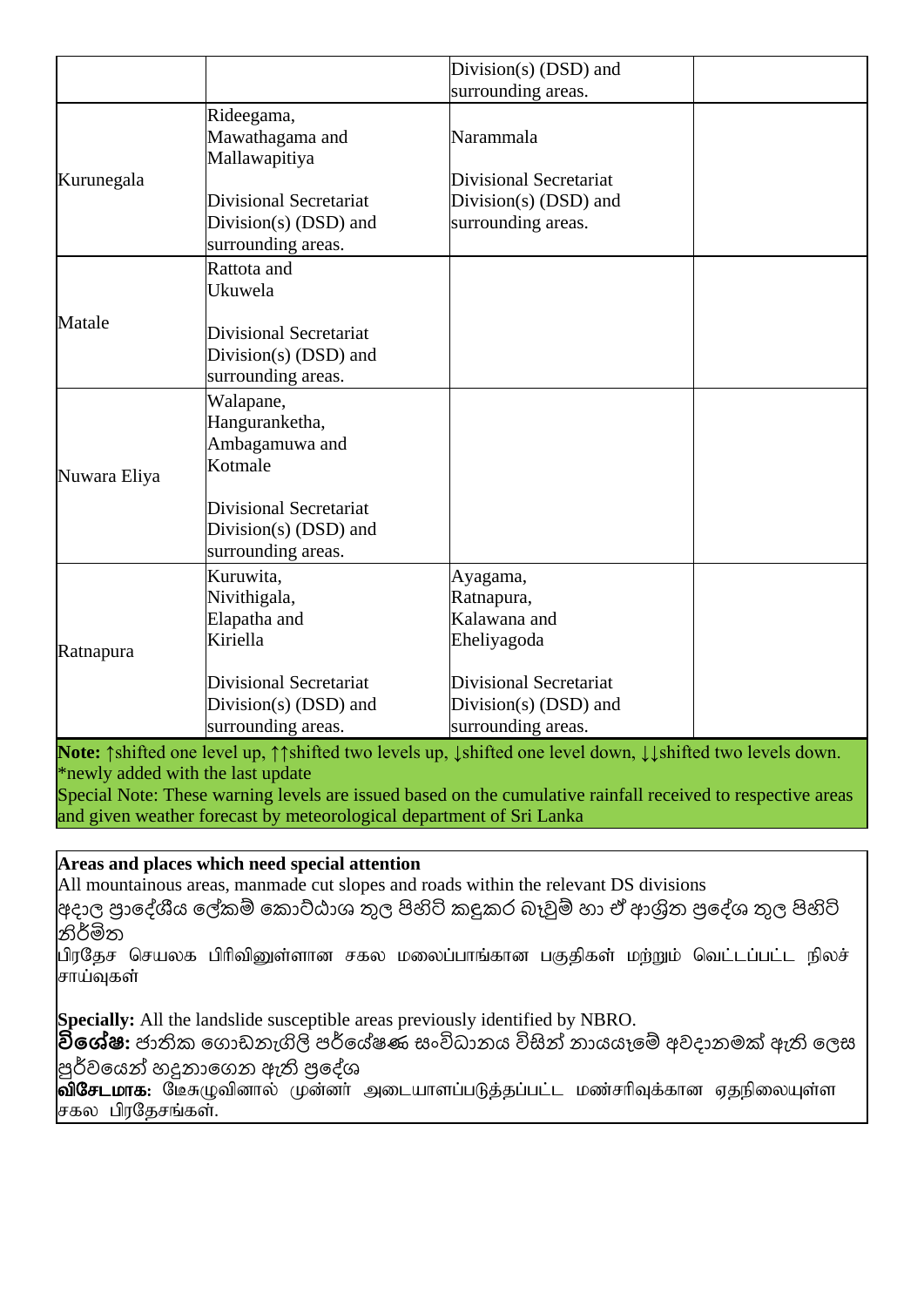විශේෂ සටහන: කරුණාකර මෙම නායයෑම් පිළිබද පූර්ව අනතුරු හැඟවීම් කාලසීමාව තුළ පහත කරුණු වෙත ඔබේ අවධානය යොමු කරන්න.

- 1. පහත දැක්වෙන නායයෑම් පූර්ව ලක්ෂණ පිළිබද සැලකිලිමත් වන්න.
	- $\blacktriangleright$  පොළවේ ඇති වන ඉරි තැලීම්, ගැඹුරට හෑරුණු පැළුම් හා පොළවේ ගිලා බැසීම්
	- ≻ු කුමයෙන් ඇලවී යන ගස්, විදුලි කණු, වැටවල් හා දුරකථන කුළුණු ආදිය
	- ≻ ගොඩනැගිලිවල ගෙබිම හා බිත්තිමත ඇතිවන පිපුරුම් හා ඒවායේ කුමික වර්ධනය වීම්
	- ≻ එක්වර ජල උල්පත් ඇතිවීම හෝ පෙර පැවති ජල උල්පත්බොරවීම. අවහිරවීම හෝ තැතිවීම
- 2. එවන් නායයාමක පූර්ව ලක්ෂණ දක්නට ලැබෙන පුදේශ වලින් හැකි ඉක්මනින් ඉවත් වන්න.
- 3. ඊට අමතරව අනතුරට භාජනය වියහැකි යැයි අනුමාන කරන පුදේශ වල ජිවත් වන පුද්ගලයින් වැඩි වශයෙන් පරික්ෂාකාරී වියයුතු අතර දැඩි වර්ෂා තත්වය තවදුරටත් පැවතුනහොත් සුරක්ෂිත ස්ථානයක් කරා ක්ෂණිකව ඉවත්ව යාමට සූදානම්ව සිටිය යුතුය.
- සැ.යූ: ජාතික ගොඩනැගිලි පර්යේෂණ සංවිධානයෙන් සහ ආපදා කළමනාකරණ මධාපේථානයෙන් ලැබෙන වැඩිදුර උපදෙස් අනුගමනය කරන්න.

Special Note: During this Landslide Early Warning period, please pay attention to the following:

- 1. Pay your attention to the following pre landslide signs,
	- $\triangleright$  Development of cracks on the ground, deepened cracks and ground subsidence
	- > Slanting of trees, electrical posts, fences and telephone posts
	- $\triangleright$  Cracks in the floors and walls of buildings which are built at slopes
	- > Sudden appearance of springs, emerging muddy water, blockage or disappearance of existing springs
- 2. People should move immediately away from the areas where they noticed the above pre-landslide signs.
- 3. Furthermore, people living in landslide susceptible areas should be extra vigilant and should be ready to move quickly to safe places if heavy rain continues.
- Note: Communities are advised to follow the instructions given by National Building Research Organization and Disaster Management Center.

- $\triangleright$  நிலத்தில் வெடிப்பு உருவாகுதல், ஆழமாகும் வெடிப்புகள் மற்றும் தரை உள்ளிறக்கங்கள்.
- ≽ மரங்கள்,மின் கம்பங்கள், வேலிகள், மற்றும் தொலைபேசிக் கம்பங்கள் சாய்வடைதல்.
- <mark>≫ சாய்வுகளில் அமைந்துள்ள கட்டிடங்களின் தரைமற்றும் சுவர்களில் வெடிப்புகள் உருவாகுதல்.</mark>
- ≻ நிலத்திலிருந்து திடிரென நீரூற்றுகள், சேற்று நீா தோன்றுதல் மற்றும் தற்போதுள்ள நீரூற்றுகள் தடைப்படுதல் அல்லது இல்லாது போகுதல்.
- 2. மண்சரிவுக்கு முன்னரான அறிகுறிகளை கொண்ட இடங்களிலிருந்து உடனடியாக மக்கள் அப்பால் நகர வேண்டும்.
- 3. மேலும், பாதிப்பு ஏதுநிலையுள்ள பகுதிகளில் வாழும் மக்கள் மேலதிக விழிப்புடன் இருக்கவேண்டும் என்பதுடன் கடும் மழை தொருமாயின் விரைவாக பாதுகாப்பான இடங்களுக்கு நகர ஆயத்தமாகவும் இருக்கவேண்டும்.

குறிப்பு: தயவுசெய்து தேசிய கட்டிட ஆராய்ச்சி நிறுவனம் மற்றும் அனர்த்த முகாமைத்துவ நிலையம் என்பவற்றின் அறிவுறுத்தல்களை பின்பற்றவும்

#### Previous Message ID : LEWM-08-11-2021-2030-13

| <b>Issued by:</b><br>W<br>Duty Officer | Approved by:<br>Director - LRRMD                | 09-11-2021, 16:00 hrs<br>Date and time issued |
|----------------------------------------|-------------------------------------------------|-----------------------------------------------|
|                                        | Landslide Research and Risk Management Division |                                               |
|                                        | National Building Research Organisation         |                                               |

வி**சேட குறிப்பு**: மண்சரிவு முன்னெச்சரிக்கை காலப்பகுதியில் பின்வருவனவற்றில் கவனம் எடுக்கவும் 1. பின்வரும் மண்சரிவு முன் அறிகுறிகளையிட்டு கவனத்தை செலுத்தவும்.